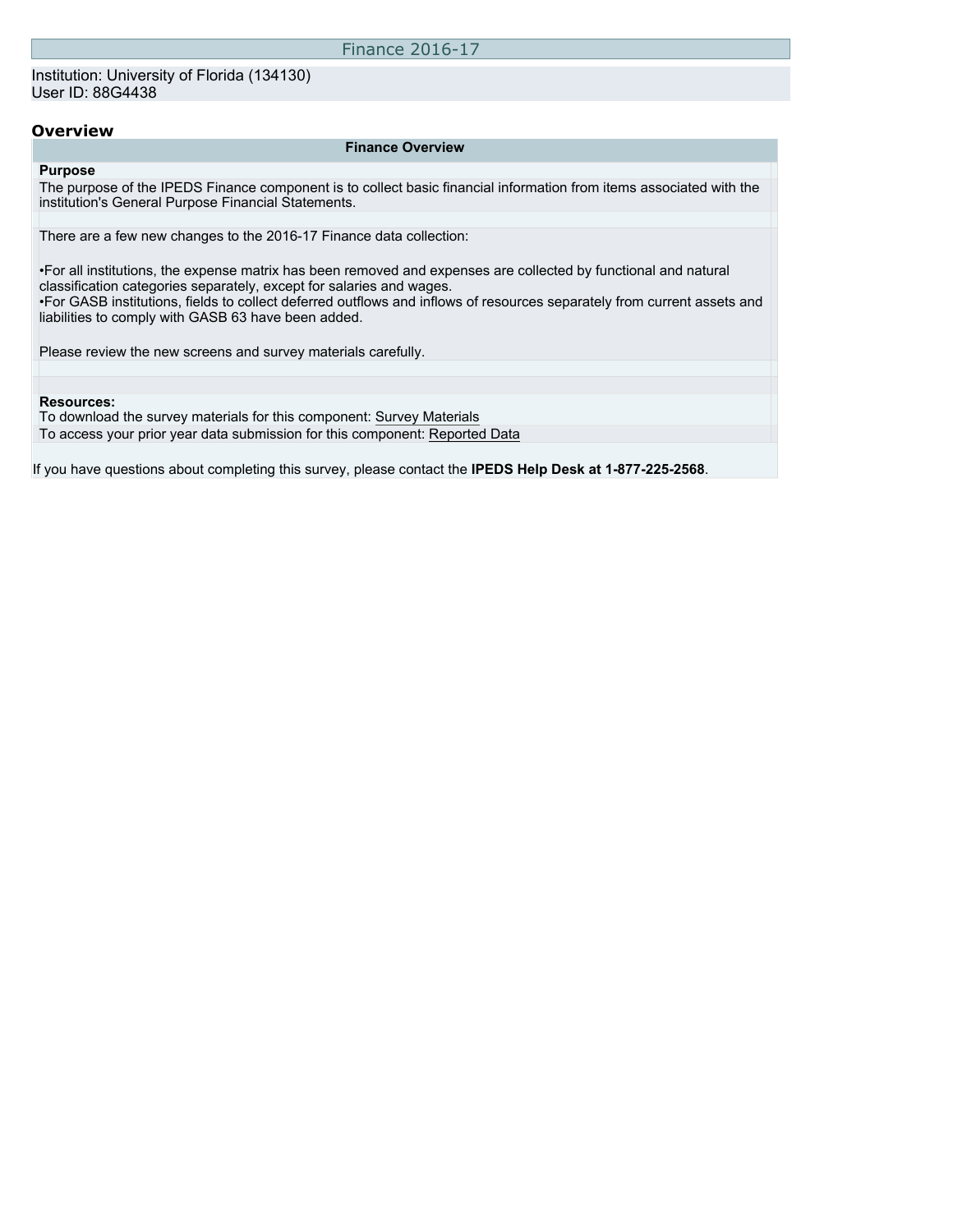### **Finance - Public institutions**

#### **Reporting Standard**

**Please indicate which reporting standards are used to prepare your financial statements:** GASB (Governmental Accounting Standards Board), using standards of GASB 34 & 35

FASB (Financial Accounting Standards Board)

**Please consult your business officer for the correct response before saving this screen.** Your response to this question will determine the forms you will receive for reporting finance data.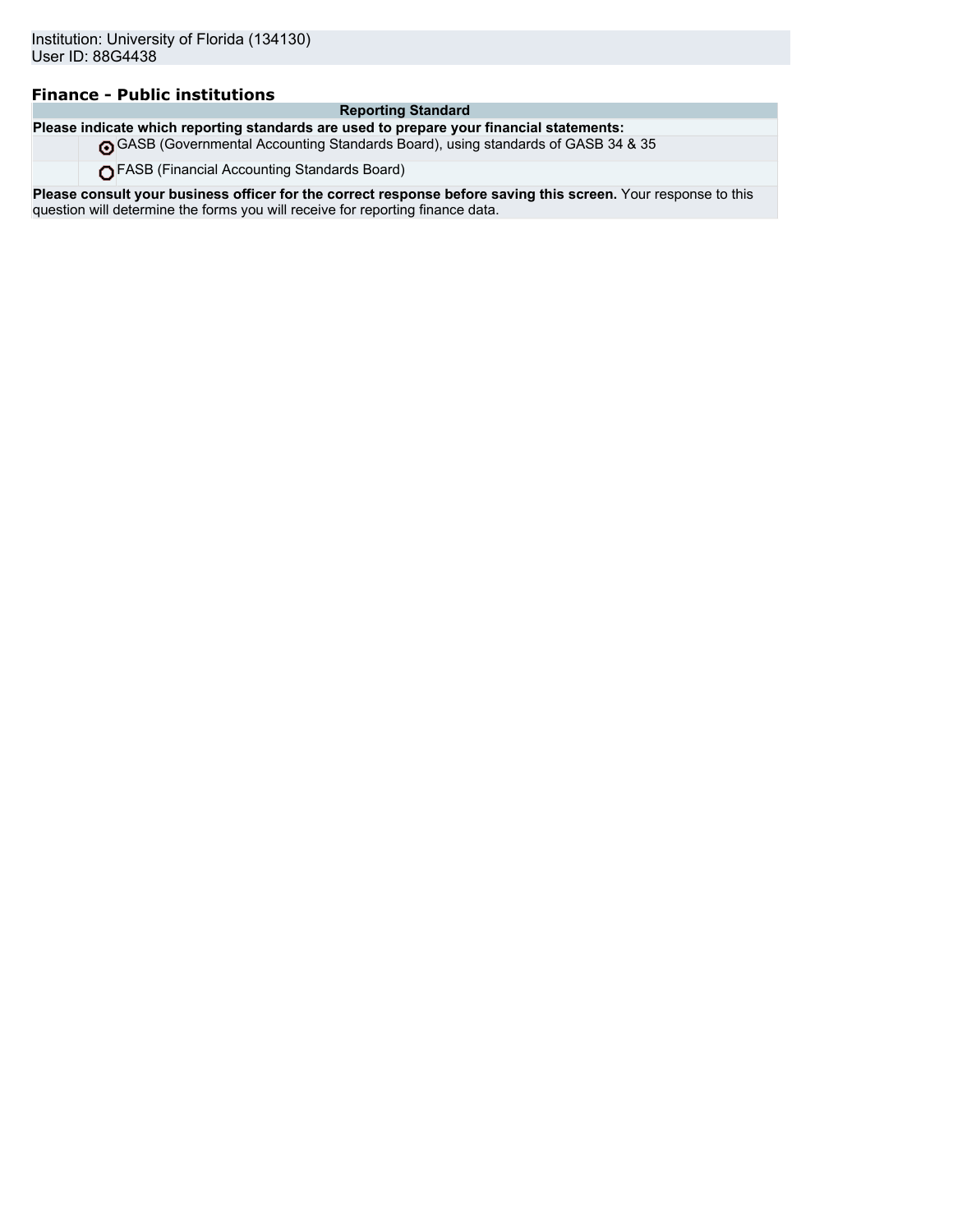|  | <b>Finance - Public institutions</b> |  |
|--|--------------------------------------|--|
|  |                                      |  |

| <b>General Information</b> |  |  |  |
|----------------------------|--|--|--|
|                            |  |  |  |

| <b>GASB-Reporting Institutions (aligned form)</b>                                                                                                                                                                                                         |            |            |  |  |
|-----------------------------------------------------------------------------------------------------------------------------------------------------------------------------------------------------------------------------------------------------------|------------|------------|--|--|
| To the extent possible, the finance data requested in this report should be provided from your institution's audited                                                                                                                                      |            |            |  |  |
| General Purpose Financial Statements (GPFS). Please refer to the instructions specific to each screen of the survey for<br>details and references.                                                                                                        |            |            |  |  |
| 1. Fiscal Year Calendar                                                                                                                                                                                                                                   |            |            |  |  |
| This report covers financial activities for the 12-month fiscal year: (The fiscal year reported should be the most                                                                                                                                        |            |            |  |  |
| recent fiscal year ending before October 1, 2016.)                                                                                                                                                                                                        |            |            |  |  |
| Beginning: month/year (MMYYYY)                                                                                                                                                                                                                            | Month: 7   | Year: 2015 |  |  |
| And ending: month/year (MMYYYY)                                                                                                                                                                                                                           | Month: $6$ | Year: 2016 |  |  |
| 2. Audit Opinion                                                                                                                                                                                                                                          |            |            |  |  |
| Did your institution receive an unqualified opinion on its General Purpose Financial Statements from your auditor for the<br>fiscal year noted above? (If your institution is audited only in combination with another entity, answer this question based |            |            |  |  |

| on the audit of that entity.) |  |  |
|-------------------------------|--|--|
|                               |  |  |

| <b>O</b> Unqualified<br>∩ Don't know<br>O <sup>O</sup> Qualified<br>(Explain in<br>(Explain in<br>box below)<br>box below) |  |
|----------------------------------------------------------------------------------------------------------------------------|--|

#### **3. Reporting Model**

GASB Statement No. 34 offers three alternative reporting models for special-purpose governments like colleges and universities. Which model is used by your institution? Business Type Activities

| <b>I</b> has the state of the state of the state of the state of the state of the state of the state of the state of the state of the state of the state of the state of the state of the state of the state of the state of the st |
|-------------------------------------------------------------------------------------------------------------------------------------------------------------------------------------------------------------------------------------|
| <b>O</b> Governmental Activities                                                                                                                                                                                                    |

Governmental Activities with Business-Type Activities

#### **4. Intercollegiate Athletics**

If your institution participates in intercollegiate athletics, are the expenses accounted for as auxiliary enterprises or treated as student services?

| 5. Endowment Assets                               |
|---------------------------------------------------|
| Other (specify in box below)                      |
| Does not participate in intercollegiate athletics |
| Student services                                  |
| Auxiliary enterprises                             |

Does this institution or any of its foundations or other affiliated organizations own endowment assets ?

No

**O**Yes - (report endowment assets)

#### **6. Pension**

Does your institution include pension liabilities, expenses, and/or deferrals for one or more defined benefit pension plans in its General Purpose Financial Statements?

| No  |
|-----|
| es. |

| Intercollegiate Athletics activities reported under a separate legal entity<br>affiliated with the University of Florida. |
|---------------------------------------------------------------------------------------------------------------------------|
|                                                                                                                           |
|                                                                                                                           |
|                                                                                                                           |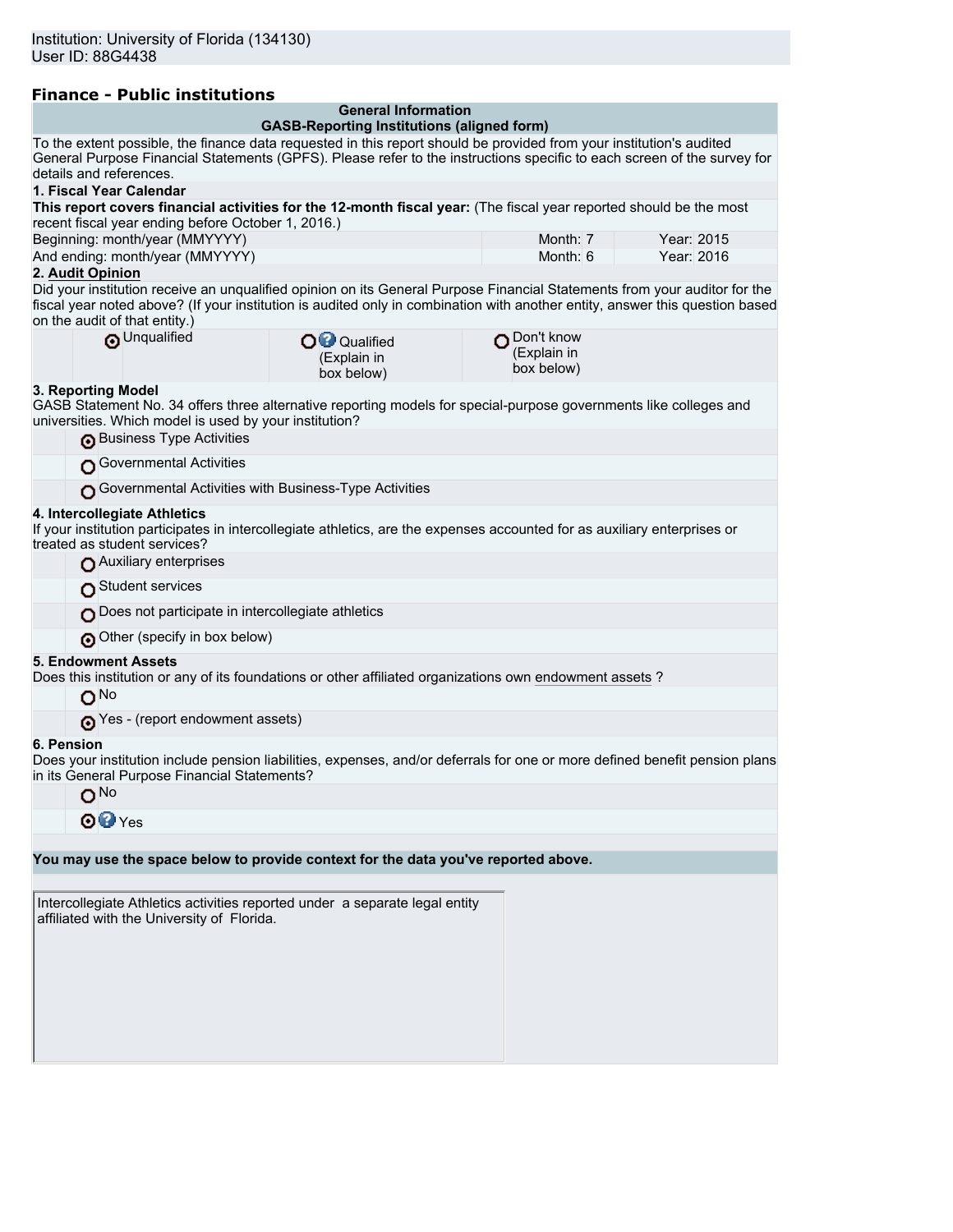### **Part A - Statement of Net Position Page 1**

#### **Fiscal Year: July 1, 2015 - June 30, 2016**

**If your institution is a parent institution then the amounts reported in Parts A and D should include ALL of your child institutions**

| Line no. |                                                 | Current year amount | Prior year amount |
|----------|-------------------------------------------------|---------------------|-------------------|
|          | <b>Assets</b>                                   |                     |                   |
| 01       | <b>Total current assets</b>                     | 1,581,878,000       | 1,527,641,000     |
|          |                                                 |                     |                   |
| 31       | Depreciable capital assets, net of depreciation | 1,717,678,000       | 1,554,905,000     |
| 04       | Other noncurrent assets<br>CV=[A05-A31]         | 284,456,000         | 514,503,000       |
| 05       | <b>Total noncurrent assets</b>                  | 2,002,134,000       | 2,069,408,000     |
|          |                                                 |                     |                   |
| 06       | <b>Total assets</b><br>CV=(A01+A05)             | 3,584,012,000       | 3,597,049,000     |
| 19       | Deferred outflows of resources                  | 140,766,000         |                   |
|          |                                                 |                     |                   |
|          | <b>Liabilities</b>                              |                     |                   |
| 07       | Long-term debt, current portion                 | 11,780,000          | 10,721,000        |
| 08       | Other current liabilities                       | 391,329,000         | 526,230,000       |
|          | CV=(A09-A07)                                    |                     |                   |
| 09       | <b>Total current liabilities</b>                | 403,109,000         | 536,951,000       |
|          |                                                 |                     |                   |
| 10       | Long-term debt                                  | 164,076,000         | 173,563,000       |
| 11       | Other noncurrent liabilities                    | 734,367,000         | 573,090,000       |
|          | CV=(A12-A10)                                    |                     |                   |
| 12       | <b>Total noncurrent liabilities</b>             | 898,443,000         | 746,653,000       |
|          |                                                 |                     |                   |
| 13       | <b>Total liabilities</b><br>CV=(A09+A12)        | 1,301,552,000       | 1,283,604,000     |
| 20       | <b>Deferred inflows of resources</b>            | 53,791,000          |                   |
|          |                                                 |                     |                   |
|          | <b>Net Position</b>                             |                     |                   |
| 14       | Invested in capital assets, net of related debt | 1,674,400,000       | 1,615,971,000     |
| 15       | Restricted-expendable                           | 575,405,000         | 591,880,000       |
| 16       | Restricted-nonexpendable                        |                     |                   |
| 17       | Unrestricted                                    | 119,630,000         | 105,594,000       |
|          | $CV=[A18-(A14+A15+A16)]$                        |                     |                   |
| 18       | <b>Net position</b>                             | 2,369,435,000       | 2,313,445,000     |
|          | $\overline{CV}$ = [(A06+A19) - (A13+A20)]       |                     |                   |
|          |                                                 |                     |                   |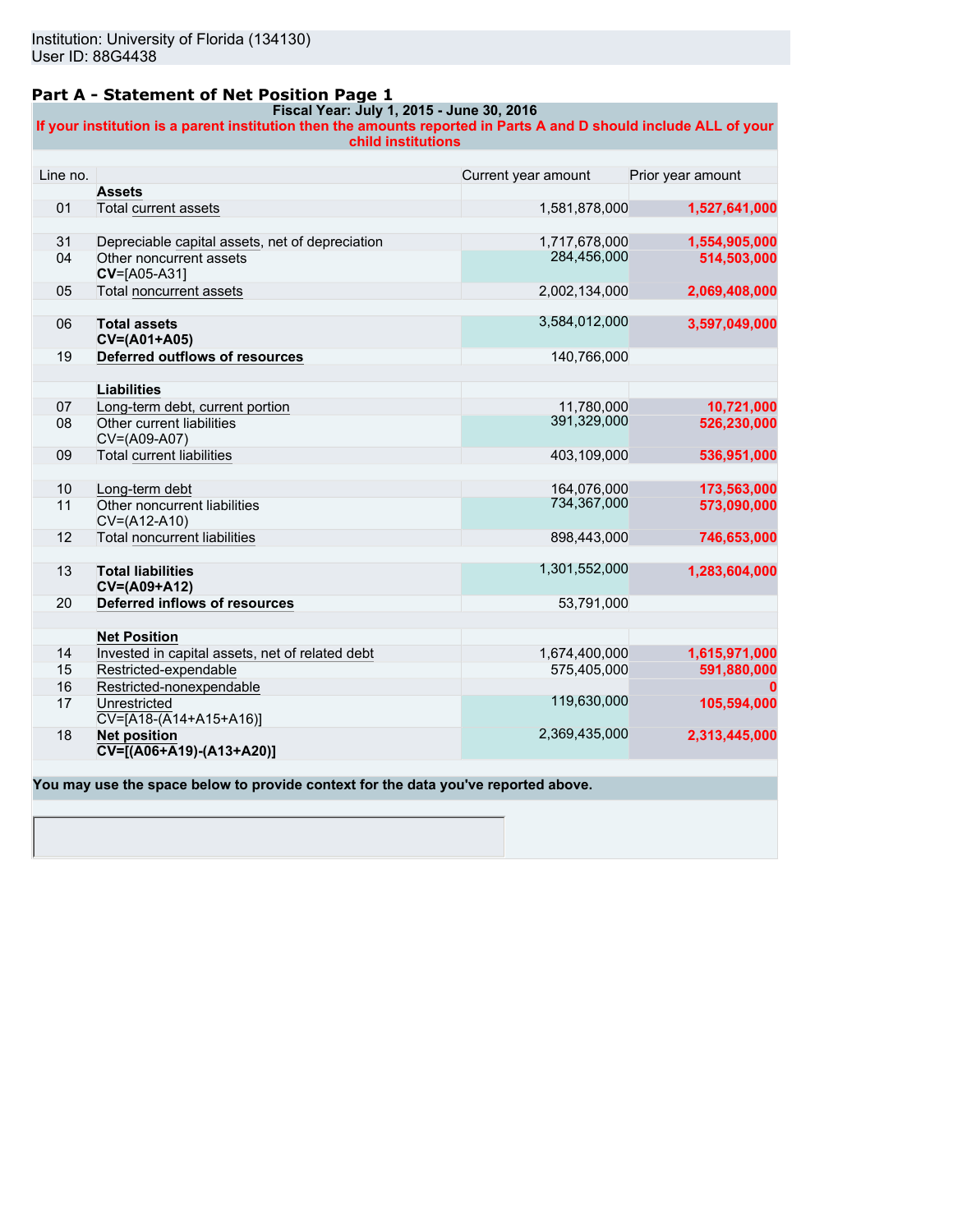## **Part A - Statement of Net Position Page 2**

**Fiscal Year: July 1, 2015 - June 30, 2016**

|    | Line No. Description                               | Ending balance | Prior year<br>Ending balance |
|----|----------------------------------------------------|----------------|------------------------------|
|    | <b>Capital Assets</b>                              |                |                              |
|    |                                                    |                |                              |
| 21 | Land and land improvements                         | 12.467.000     | 11,884,000                   |
| 22 | Infrastructure                                     | 124.159.000    | 121,197,000                  |
| 23 | <b>Buildings</b>                                   | 2,581,558,000  | 2,353,468,000                |
| 32 | Equipment, including art and library collections   | 934.110.000    | 902,066,000                  |
| 27 | Construction in progress                           | 129,530,000    | 225,171,000                  |
|    | <b>Total for Plant, Property and Equipment</b>     | 3,781,824,000  | 3,613,786,000                |
|    | $CV = (A21 +  A27)$                                |                |                              |
| 28 | Accumulated depreciation                           | 1,960,317,000  | 1,856,869,000                |
| 33 | Intangible assets, net of accumulated amortization |                |                              |
| 34 | Other capital assets                               | 42,451,000     | 39,247,000                   |
|    |                                                    |                |                              |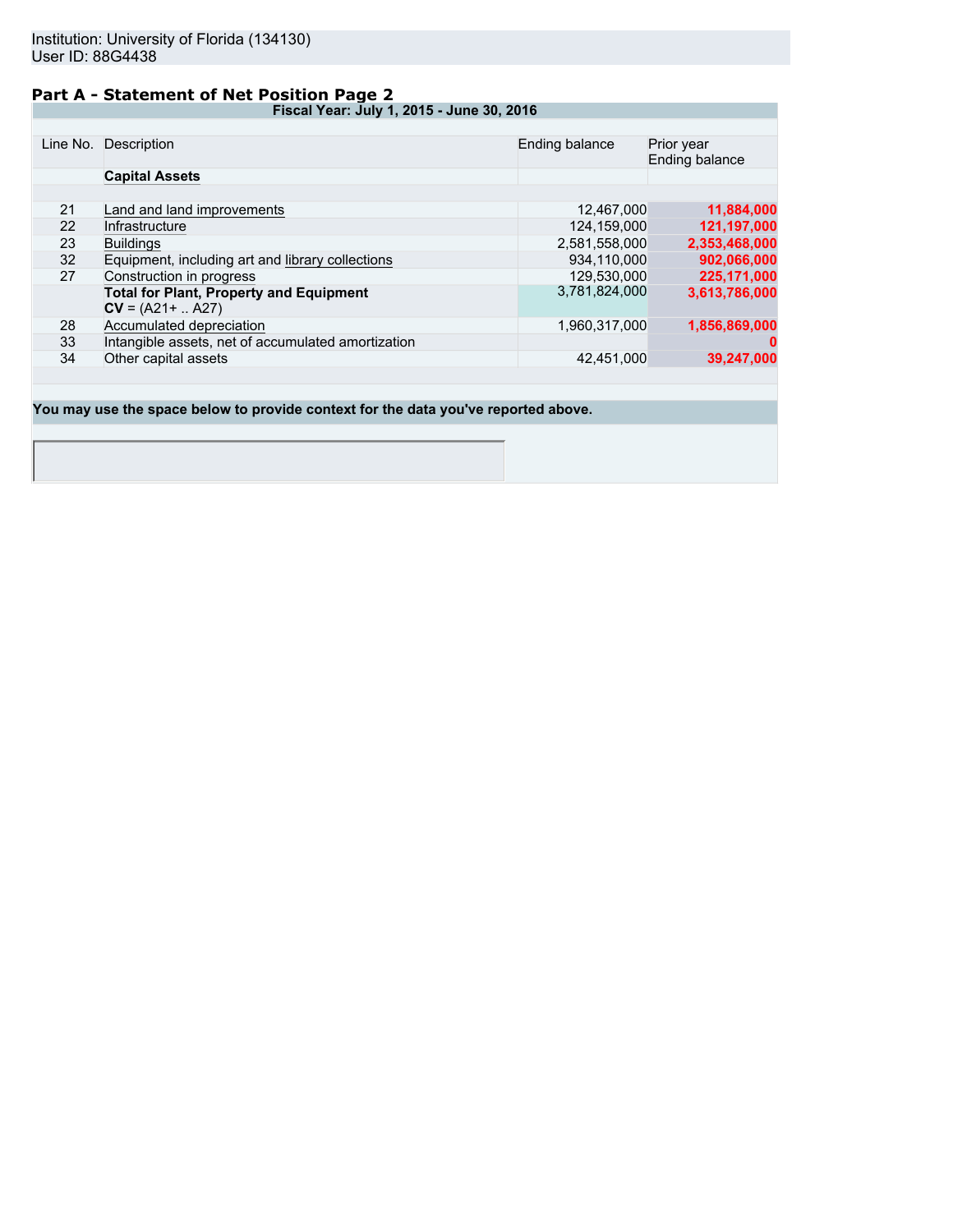### **Part D - Summary of Changes In Net Position**

**Fiscal Year: July 1, 2015 - June 30, 2016 If your institution is a parent institution then the amounts reported in Parts A and D should include ALL of your child institutions**

| Line<br>No.                                                                        | Description                                                                                                | Current year<br>amount | Prior year<br>amount |  |
|------------------------------------------------------------------------------------|------------------------------------------------------------------------------------------------------------|------------------------|----------------------|--|
| 01                                                                                 | Total revenues and other additions for this institution <b>AND all of its child</b><br><b>institutions</b> | 2,792,245,000          | 2,865,955,000        |  |
|                                                                                    |                                                                                                            |                        |                      |  |
| 02                                                                                 | Total expenses and deductions for this institution AND all of its child<br><b>institutions</b>             | 2,736,255,000          | 2,602,872,000        |  |
|                                                                                    |                                                                                                            |                        |                      |  |
| 03                                                                                 | Change in net position during year<br>$CV = (D01-D02)$                                                     | 55,990,000             | 263,083,000          |  |
| 04                                                                                 | Net position beginning of year for this institution AND all of its child<br>institutions                   | 2,313,445,000          | 2,481,111,000        |  |
| 05                                                                                 | Adjustments to beginning net position and other gains or losses<br>$CV = [D06-(D03+D04)]$                  | 0                      | -430,749,000         |  |
| 06                                                                                 | Net position end of year for this institution AND all of its child<br>institutions (from A18)              | 2,369,435,000          | 2,313,445,000        |  |
|                                                                                    |                                                                                                            |                        |                      |  |
| You may use the space below to provide context for the data you've reported above. |                                                                                                            |                        |                      |  |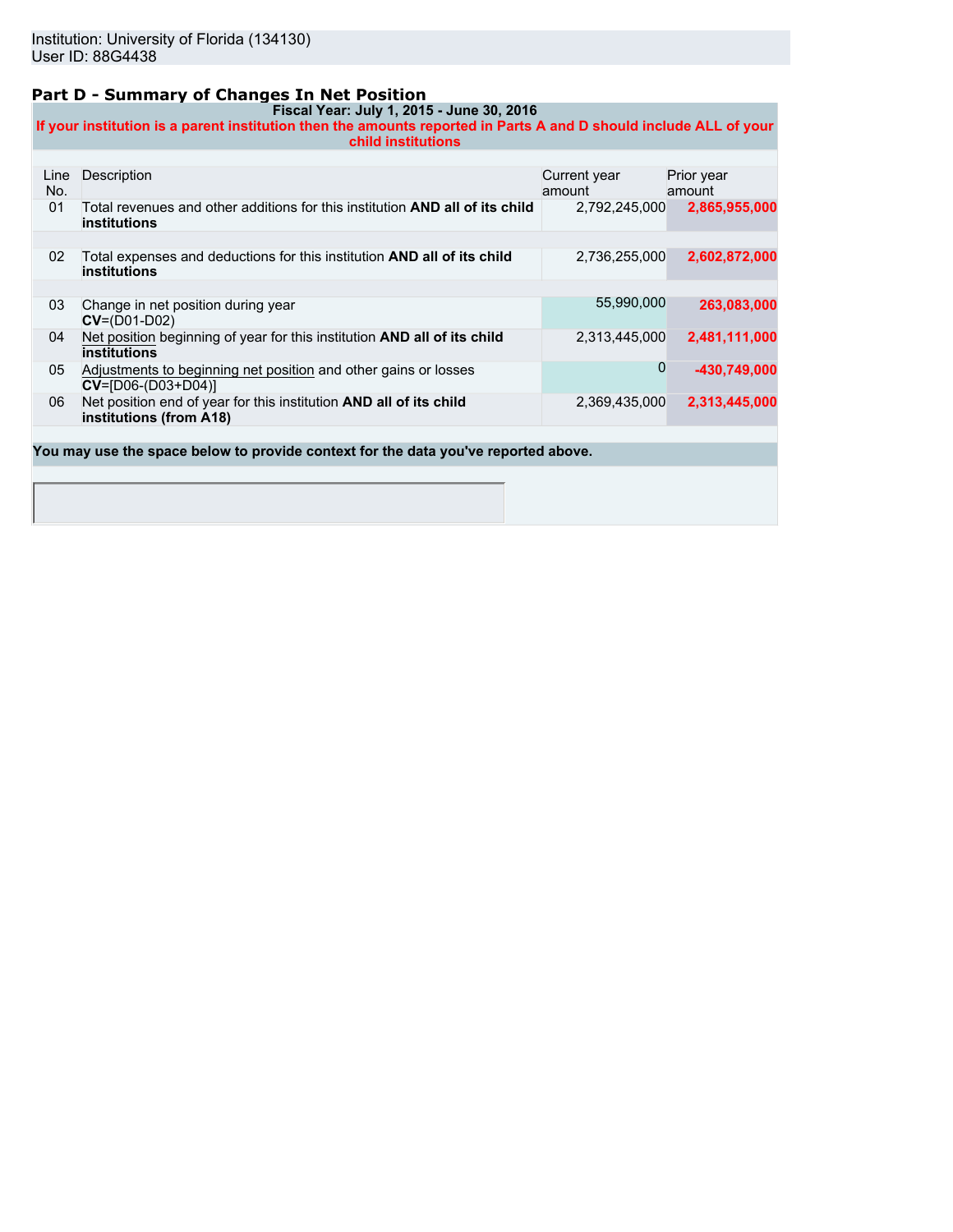### **Part E - Scholarships and Fellowships**

#### **Fiscal Year: July 1, 2015 - June 30, 2016 DO NOT REPORT FEDERAL DIRECT STUDENT LOANS (FDSL) ANYWHERE IN THIS SECTION**

| Line<br>No.     | <b>Scholarships and Fellowships</b>                                                                                                                                          | <b>Current year</b><br>amount | <b>Prior year</b><br>amount |
|-----------------|------------------------------------------------------------------------------------------------------------------------------------------------------------------------------|-------------------------------|-----------------------------|
| 01              | Pell grants (federal)                                                                                                                                                        | 43,512,000                    | 46,509,000                  |
| 02              | Other federal grants (Do NOT include FDSL amounts)                                                                                                                           | 3,587,000                     | 3,207,000                   |
| 03              | Grants by state government                                                                                                                                                   | 68,016,000                    | 67,900,000                  |
| 04              | Grants by local government                                                                                                                                                   | 0                             |                             |
| 05              | Institutional grants from restricted resources                                                                                                                               | 63,124,000                    | 66,538,000                  |
| 06              | Institutional grants from unrestricted resources<br>$CV=[E07-(E01++E05)]$                                                                                                    | 41,960,000                    | 21,968,000                  |
| 07              | Total revenue that funds scholarships and fellowships                                                                                                                        | 220,199,000                   | 206,122,000                 |
|                 | Discounts and Allowances                                                                                                                                                     |                               |                             |
| 08              | Discounts and allowances applied to tuition and fees                                                                                                                         | 142,593,000                   | 144,590,000                 |
| 09              | Discounts and allowances applied to sales and services of<br>auxiliary enterprises                                                                                           |                               |                             |
| 10 <sup>°</sup> | Total discounts and allowances<br>$CV=(E08+E09)$                                                                                                                             | 142,593,000                   | 144,590,000                 |
| 11              | Net scholarships and fellowships expenses after deducting<br>discounts and allowances<br>CV= (E07-E10) This amount will be carried forward to C10 of the<br>expense section. | 77,606,000                    | 61,532,000                  |
|                 | You may use the space below to provide context for the data you've reported above.                                                                                           |                               |                             |
|                 |                                                                                                                                                                              |                               |                             |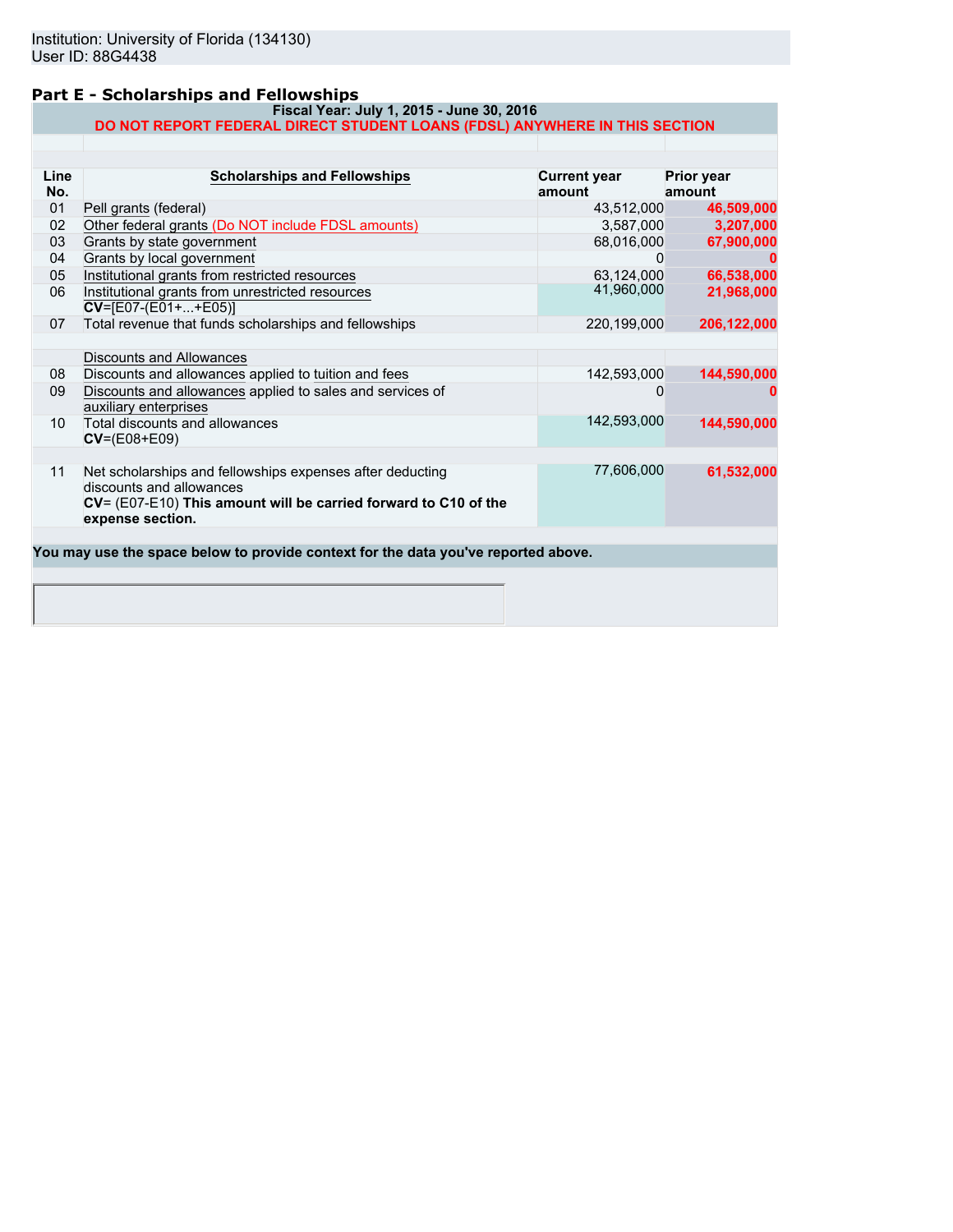### **Part B - Revenues by Source (1)**

**Fiscal Year: July 1, 2015 - June 30, 2016**

|    | Line No. Source of Funds                                                                 | Current year amount Prior year amount |               |
|----|------------------------------------------------------------------------------------------|---------------------------------------|---------------|
|    | <b>Operating Revenues</b>                                                                |                                       |               |
| 01 | Tuition and fees, after deducting discounts & allowances                                 | 409,703,000                           | 375,820,000   |
|    | Grants and contracts - operating                                                         |                                       |               |
| 02 | Federal operating grants and contracts                                                   | 407,784,000                           | 386,876,000   |
| 03 | State operating grants and contracts                                                     | 42,103,000                            | 40,149,000    |
| 04 | Local government/private operating grants and contracts                                  | 760,203,000                           | 748,662,000   |
|    | 04a Local government operating grants and contracts                                      | 4,547,000                             | 4,493,000     |
|    | 04b Private operating grants and contracts                                               | 755,656,000                           | 744,169,000   |
| 05 | Sales and services of auxiliary enterprises,<br>after deducting discounts and allowances | 125,974,000                           | 126,085,000   |
| 06 | Sales and services of hospitals,<br>after deducting patient contractual allowances       | 0                                     |               |
| 26 | Sales and services of educational activities                                             | 55,648,000                            | 52,098,000    |
| 07 | Independent operations                                                                   |                                       |               |
| 08 | Other sources - operating<br>$CV=[B09-(B01+ +B07)]$                                      | 4,794,000                             | 4,736,000     |
| 09 | Total operating revenues                                                                 | 1,806,209,000                         | 1,734,426,000 |
|    |                                                                                          |                                       |               |
|    |                                                                                          |                                       |               |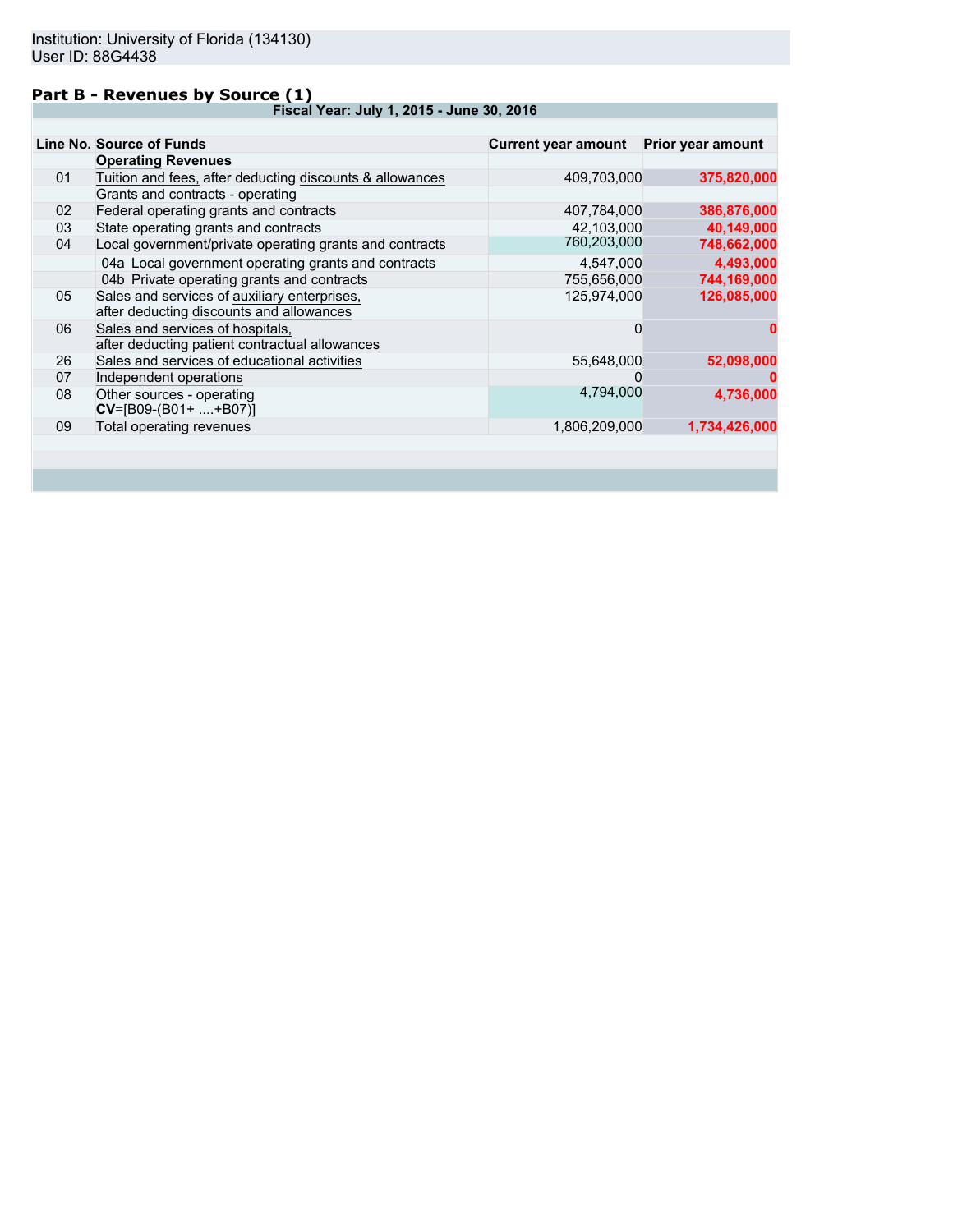### **Part B - Revenues by Source (2)**

**Fiscal Year: July 1, 2015 - June 30, 2016**

| Line<br>No. | <b>Source of funds</b>                                                           | <b>Current year</b><br>amount | Prior year<br>amount |
|-------------|----------------------------------------------------------------------------------|-------------------------------|----------------------|
|             | <b>Nonoperating Revenues</b>                                                     |                               |                      |
| 10          | Federal appropriations                                                           | 0                             | 0                    |
| 11          | State appropriations                                                             | 669,047,000                   | 638,531,000          |
| 12          | Local appropriations, education district taxes, and similar support              | 0                             | 0                    |
|             | Grants-nonoperating                                                              |                               |                      |
| 13          | Federal nonoperating grants Do NOT include Federal Direct Student<br>Loans       | 45,271,000                    | 48,020,000           |
| 14          | State nonoperating grants                                                        | 67,152,000                    | 66,605,000           |
| 15          | Local government nonoperating grants                                             | 0                             | O                    |
| 16          | Gifts, including contributions from affiliated organizations                     | 136,928,000                   | 262,161,000          |
| 17          | Investment income                                                                | 3,550,000                     | 29,335,000           |
| 18          | Other nonoperating revenues<br>$CV=[B19-(B10++B17)]$                             | 3,417,000                     | 710,000              |
| 19          | Total nonoperating revenues                                                      | 925,365,000                   | 1,045,362,000        |
| 27          | Total operating and nonoperating revenues<br>CV=[B19+B09]                        | 2,731,574,000                 | 2,779,788,000        |
| 28          | 12-month Student FTE from E12                                                    | 47,599                        | 46,700               |
| 29          | Total operating and nonoperating revenues per student FTE<br><b>CV=[B27/B28]</b> | 57,387                        | 59,524               |
|             |                                                                                  |                               |                      |
|             |                                                                                  |                               |                      |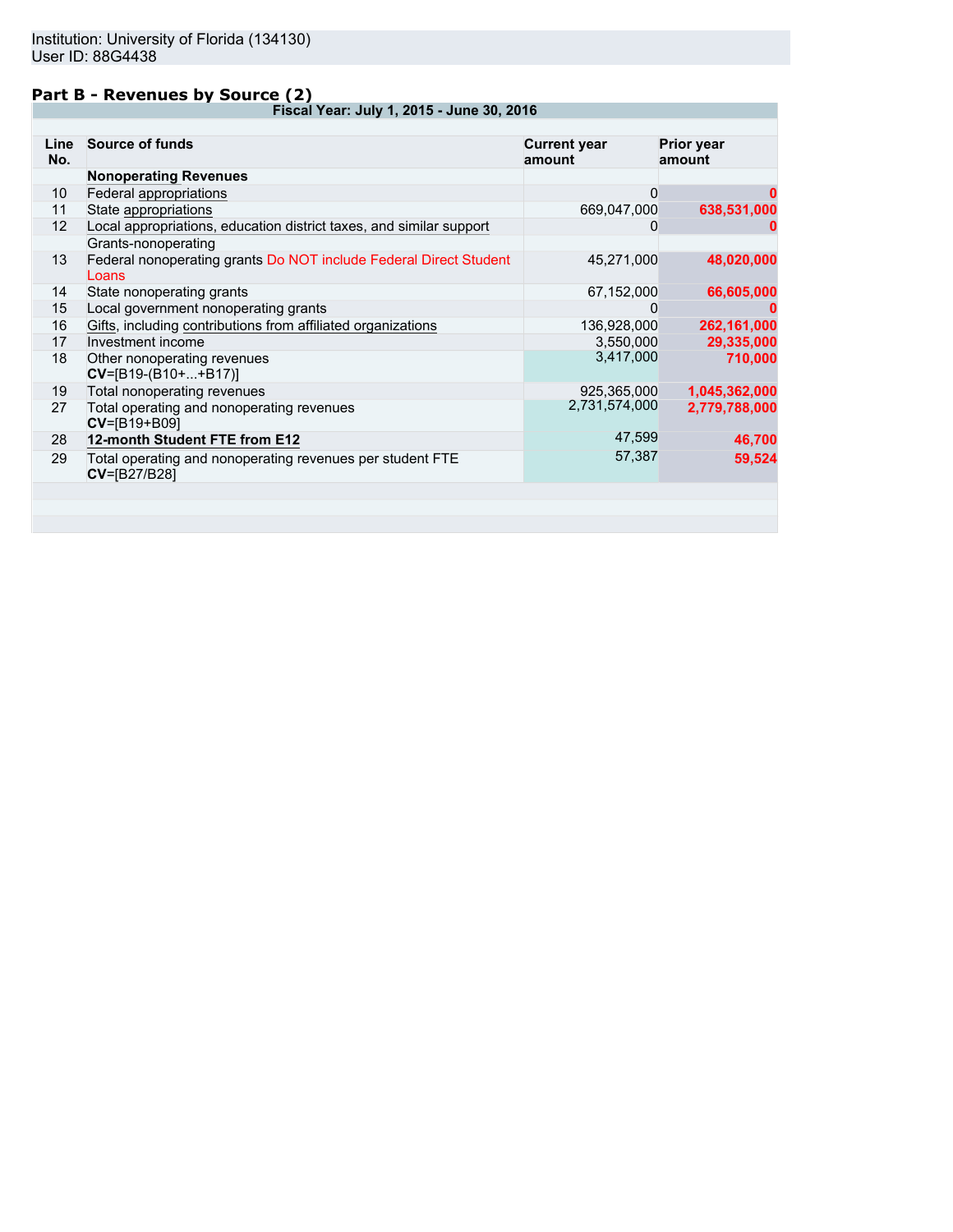#### **Part B - Revenues by Source (3)**

**Fiscal Year: July 1, 2015 - June 30, 2016**

|    | Line No. Source of funds                                  | <b>Current year amount</b> | Prior year amount |
|----|-----------------------------------------------------------|----------------------------|-------------------|
|    | <b>Other Revenues and Additions</b>                       |                            |                   |
| 20 | Capital appropriations                                    | 33,077,000                 | 54,222,000        |
| 21 | Capital grants and gifts                                  | 27,594,000                 | 31,945,000        |
| 22 | Additions to permanent endowments                         | $\mathbf{\Phi}$ 0          | 0                 |
| 23 | Other revenues and additions<br>$CV=[B24-(B20++B22)]$     |                            | 0                 |
| 24 | Total other revenues and additions<br>$CV=[B25-(B9+B19)]$ | 60,671,000                 | 86,167,000        |
|    |                                                           |                            |                   |
| 25 | Total all revenues and other additions                    | 2,792,245,000              | 2,865,955,000     |
|    |                                                           |                            |                   |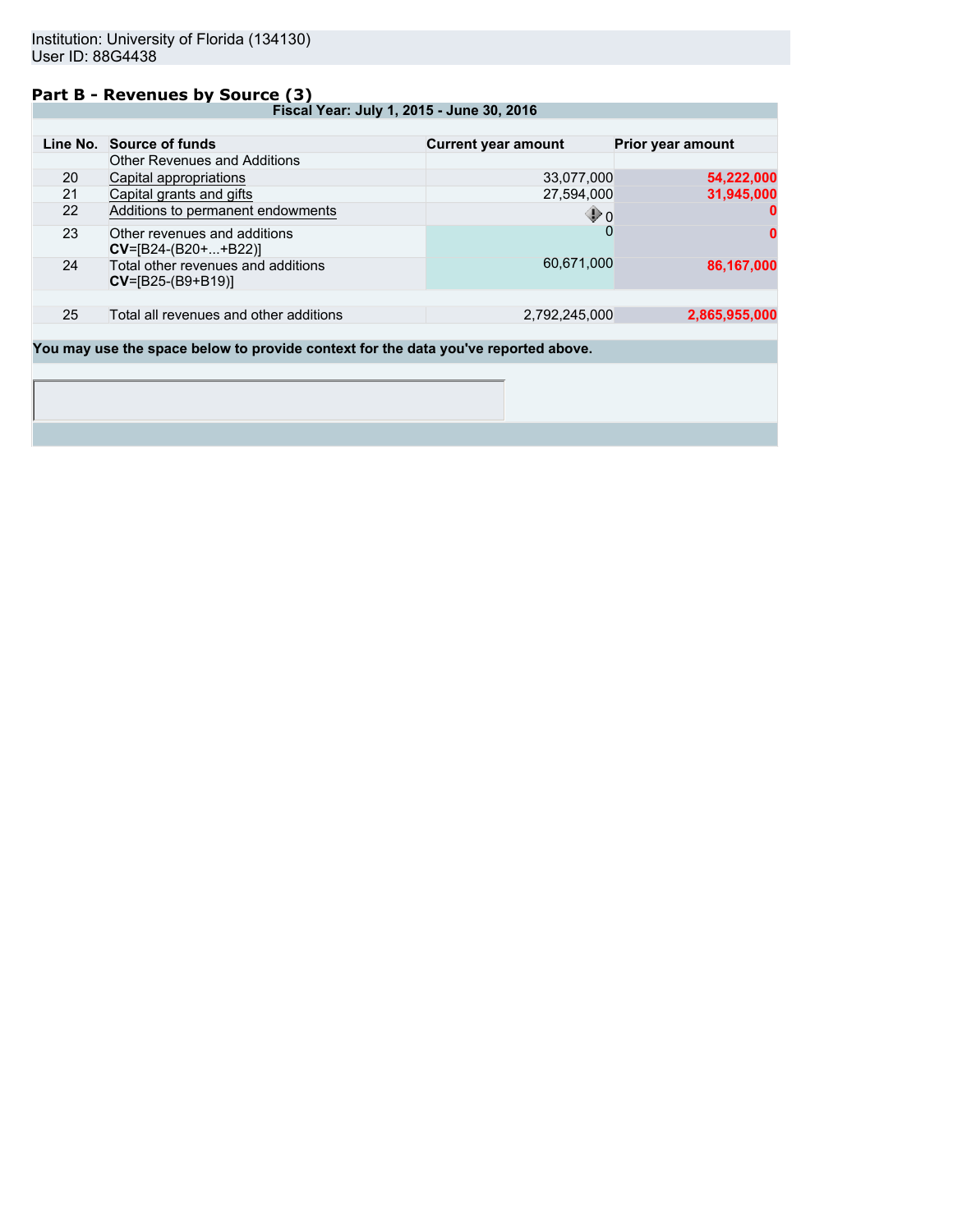## **Part C-1 - Expenses by Functional Classification**

| Fiscal Year: July 1, 2015 - June 30, 2016<br>Report Total Operating AND Nonoperating Expenses in this section |                                                                                                     |                     |                                          |                           |                                                |  |
|---------------------------------------------------------------------------------------------------------------|-----------------------------------------------------------------------------------------------------|---------------------|------------------------------------------|---------------------------|------------------------------------------------|--|
|                                                                                                               | Line No. Expense: Functional Classifications                                                        | <b>Total amount</b> | <b>Prior Year</b><br><b>Total Amount</b> | <b>Salaries and wages</b> | <b>Prior Year</b><br><b>Salaries and wages</b> |  |
|                                                                                                               |                                                                                                     | (1)                 |                                          | (2)                       |                                                |  |
| 01                                                                                                            | Instruction                                                                                         | 754,066,000         | 791,079,000                              | 494,422,000               | 527,368,000                                    |  |
| 02                                                                                                            | Research                                                                                            | 699,768,000         | 671,811,000                              | 328,368,000               | 334,512,000                                    |  |
| 03                                                                                                            | Public service                                                                                      | 647,563,000         | 527,158,000                              | 407,652,000               | 342,864,000                                    |  |
| 05                                                                                                            | Academic support                                                                                    | 202,011,000         | 189,528,000                              | 106,660,000               | 103,903,000                                    |  |
| 06                                                                                                            | Student services                                                                                    | 42,997,000          | 40,003,000                               | 21,346,000                | 21,117,000                                     |  |
| 07                                                                                                            | Institutional support                                                                               | 179,529,000         | 182,219,000                              | 107,881,000               | 100,084,000                                    |  |
| 10                                                                                                            | Scholarships and fellowships expenses.<br>net of discounts and allowances<br>(from Part E, line 11) | 77,606,000          | 61,532,000                               |                           |                                                |  |
| 11                                                                                                            | Auxiliary enterprises                                                                               | 125,913,000         | 131,409,000                              | 47,938,000                | 38,220,000                                     |  |
| 12                                                                                                            | <b>Hospital services</b>                                                                            |                     |                                          |                           |                                                |  |
| 13                                                                                                            | Independent operations                                                                              |                     |                                          |                           |                                                |  |
| 14                                                                                                            | Other Functional Expenses and deductions<br>$CV=[C19-(C01++C13)]$                                   | 6,802,000           | 8,133,000                                |                           |                                                |  |
| 19                                                                                                            | <b>Total expenses and deductions</b>                                                                | 2,736,255,000       | 2,602,872,000                            | 1,514,267,000             | 1,492,942,000                                  |  |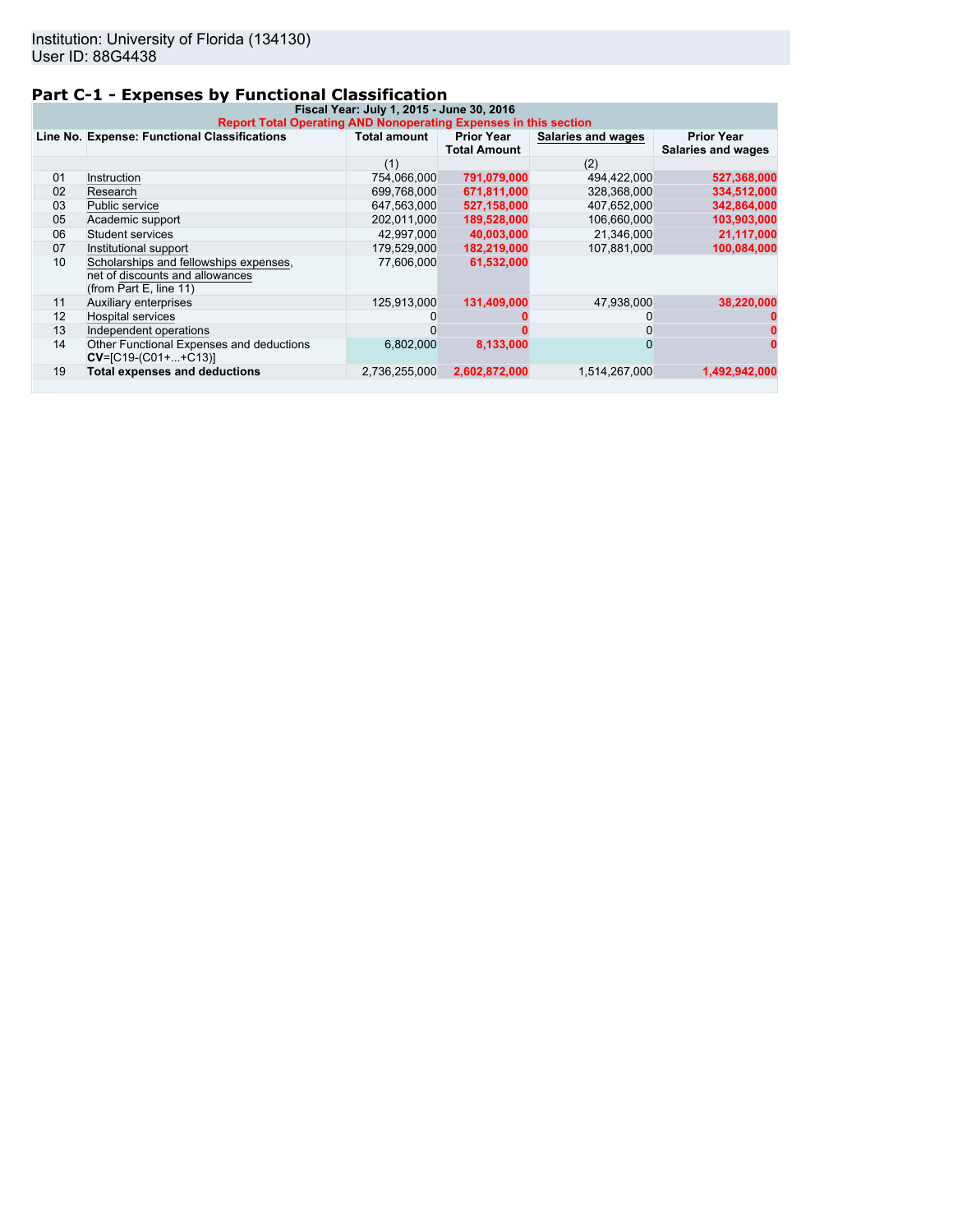## **Part C-2 - Expenses by Natural Classification**

**Fiscal Year: July 1, 2015 - June 30, 2016**

|          | Line No. Expense: Natural Classifications                                  | <b>Total Amount</b> | <b>Prior year amount</b> |
|----------|----------------------------------------------------------------------------|---------------------|--------------------------|
|          |                                                                            |                     |                          |
| $19-2$   | Salaries and Wages (from Part C-1, Column 2 line 19)                       | 1,514,267,000       | 1,492,942,000            |
| $19-3$   | <b>Benefits</b>                                                            | 336.406.000         | 314,016,000              |
| $19-4$   | Operation and Maintenance of Plant (as a natural expense)                  | 120,625,000         | 104,580,000              |
| $19-5$   | Depreciation                                                               | 132,523,000         | 134,530,000              |
| $19-6$   | Interest                                                                   | 7.585.000           | 8,584,000                |
| $19 - 7$ | Other Natural Expenses and Deductions<br>$CV=[C19-1 - (C19-2 +  + C19-6)]$ | 624,849,000         |                          |
| $19-1$   | <b>Total Expenses and Deductions</b><br>(from Part C-1, Line 19)           | 2,736,255,000       | 2,602,872,000            |
| $20-1$   | 12-month Student FTE (from E12 survey)                                     | 47,599              | 46,700                   |
| $21 - 1$ | Total expenses and deductions per student FTE<br>CV=[C19-1/C20-1]          | 57,486              | 55,736                   |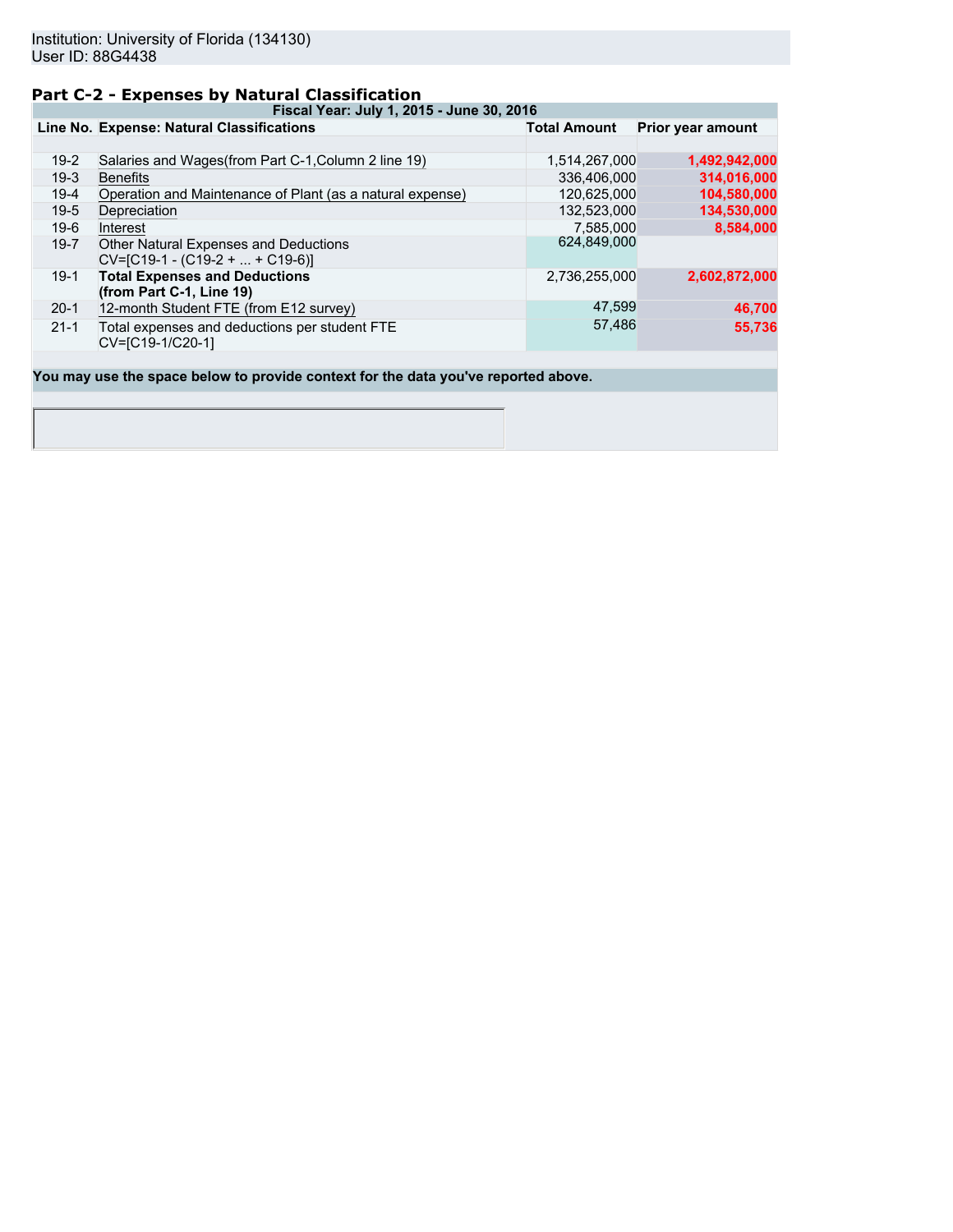## **Part M - Pension Information**

| Fiscal Year: July 1, 2015 - June 30, 2016 |  |
|-------------------------------------------|--|
|-------------------------------------------|--|

| Line No. | Description                          | Current year amount | <b>Prior Year amount</b> |
|----------|--------------------------------------|---------------------|--------------------------|
| 01       | Pension expense                      | 36,206,000          | 26,108,000               |
| 02       | Net Pension liability                | 353,746,000         | 224,627,000              |
| 03       | Deferred inflows related to pension  | 953,791,000         | 160,302,000              |
| 04       | Deferred outflows related to pension | 140,766,000         | 108,808,000              |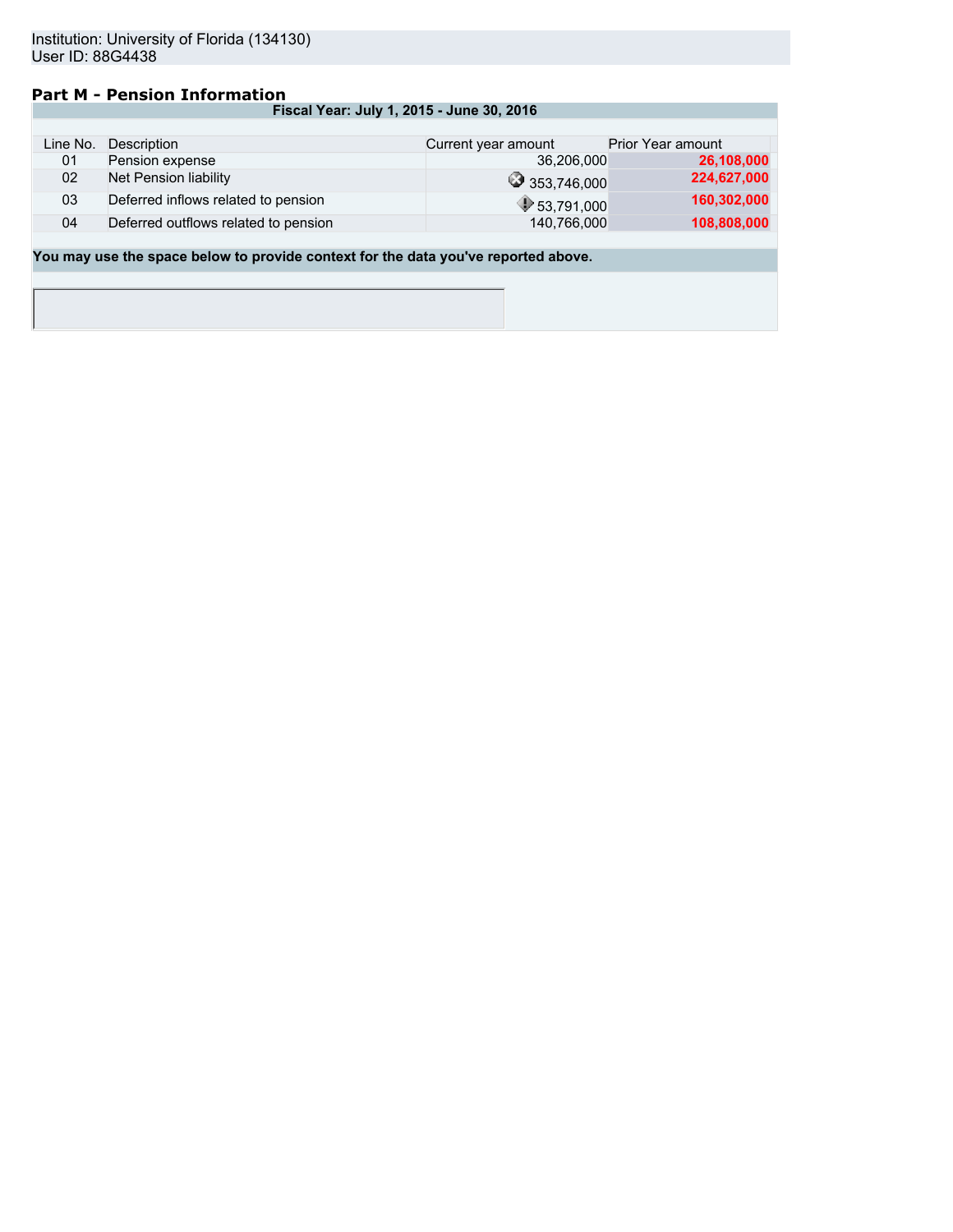## **Part H - Details of Endowment Assets**

|     | Fiscal Year: July 1, 2015 - June 30, 2016                                                                                                 |                     |                                     |  |  |  |  |
|-----|-------------------------------------------------------------------------------------------------------------------------------------------|---------------------|-------------------------------------|--|--|--|--|
| No. | Line Value of Endowment Assets                                                                                                            | <b>Market Value</b> | <b>Prior Year</b><br><b>Amounts</b> |  |  |  |  |
|     | Include not only endowment assets held by the institution, but any assets<br>held by private foundations affiliated with the institution. |                     |                                     |  |  |  |  |
| 01  | Value of endowment assets at the beginning of the fiscal year                                                                             | 1.556.155.000       | 1,519,964,000                       |  |  |  |  |
| 02  | Value of endowment assets at the end of the fiscal year                                                                                   | 1.461.815.221       | 1,556,155,000                       |  |  |  |  |
|     |                                                                                                                                           |                     |                                     |  |  |  |  |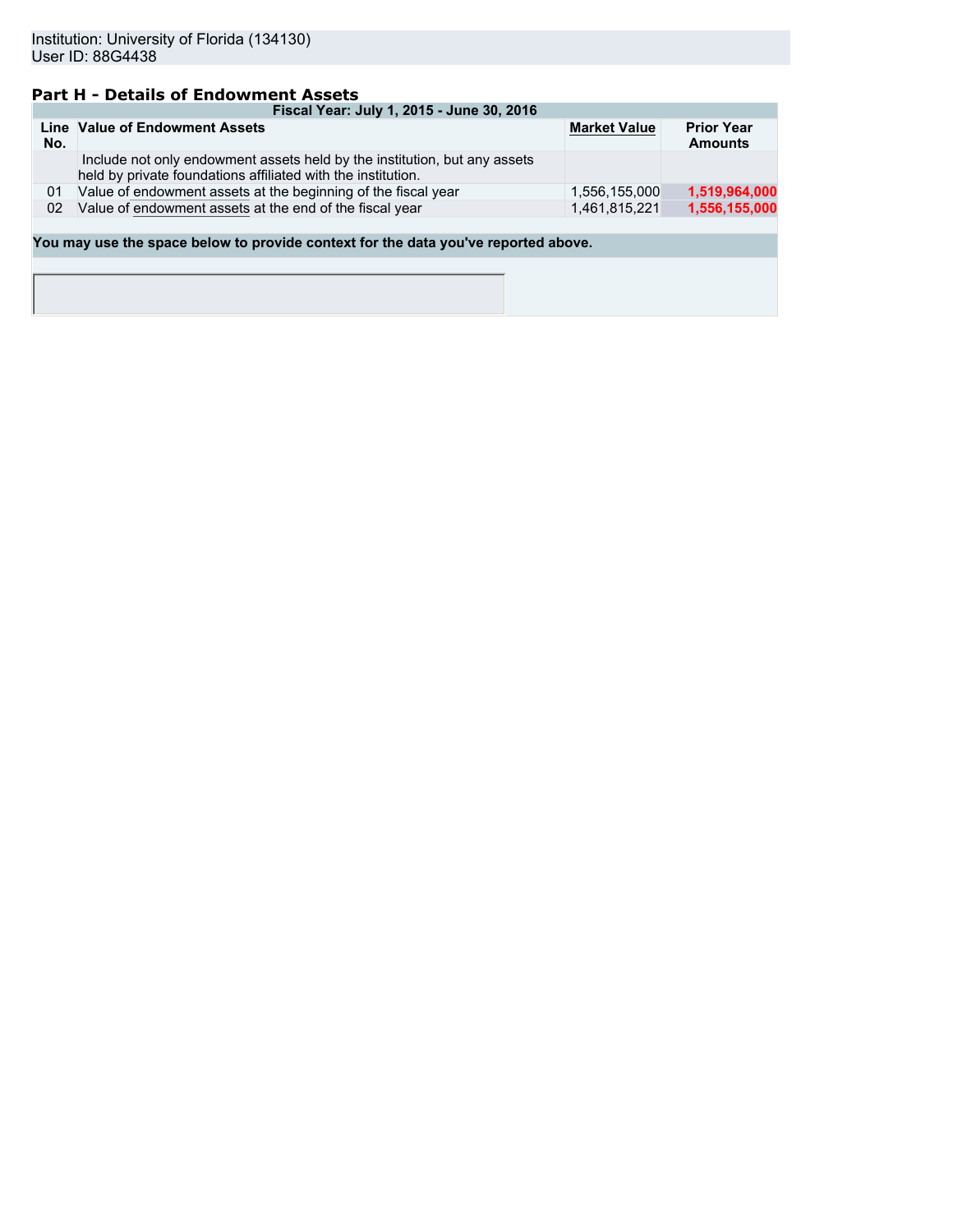## **Part J - Revenue Data for the Census Bureau**

|                                                                    |                                                                                                                     | Fiscal Year: July 1, 2015 - June 30, 2016          |                          |           |                                                 |
|--------------------------------------------------------------------|---------------------------------------------------------------------------------------------------------------------|----------------------------------------------------|--------------------------|-----------|-------------------------------------------------|
| Source and type                                                    |                                                                                                                     |                                                    | Amount                   |           |                                                 |
|                                                                    | Total for all<br>funds<br>and operations<br>(includes<br>endowment<br>funds,<br>but excludes<br>component<br>units) | Education and<br>general/independent<br>operations | Auxiliary<br>enterprises | Hospitals | Agriculture<br>extension/experiment<br>services |
|                                                                    | (1)                                                                                                                 | (2)                                                | (3)                      | (4)       | (5)                                             |
| 01 Tuition and fees                                                | 552,296,000                                                                                                         | 552,296,000                                        |                          |           |                                                 |
| 02 Sales and services                                              | 181,622,000                                                                                                         | 48,129,000                                         | 125,974,000              | 0         | 7,519,000                                       |
| 03 Federal<br>grants/contracts<br>(excludes Pell Grants)           | 407,784,000                                                                                                         | 326,281,000                                        | 0                        | 0         | 81,503,000                                      |
| Revenue from the state government:                                 |                                                                                                                     |                                                    |                          |           |                                                 |
| 04 State appropriations,<br>current & capital                      | 702,123,000                                                                                                         | 544,237,000                                        | 0                        | 0         | 157,886,000                                     |
| 05 State grants and<br>contracts                                   | 42,103,000                                                                                                          | 31,025,000                                         | 0                        | 0         | 11,078,000                                      |
| Revenue from local governments:                                    |                                                                                                                     |                                                    |                          |           |                                                 |
| 06 Local appropriation,<br>current & capital                       | 0                                                                                                                   | 0                                                  | 0                        | 0         | 0                                               |
| 07 Local government<br>grants/contracts                            | 4,546,000                                                                                                           | 1,202,000                                          | 0                        | 0         | 3,344,000                                       |
| 08 Receipts from<br>property and non-<br>property taxes            | 0                                                                                                                   |                                                    |                          |           |                                                 |
| 09 Gifts and private<br>grants.<br>NOT including capital<br>grants | 920,178,000                                                                                                         |                                                    |                          |           |                                                 |
| 10 Interest earnings                                               | 23,544,000                                                                                                          |                                                    |                          |           |                                                 |
| 11 Dividend earnings                                               | 0                                                                                                                   |                                                    |                          |           |                                                 |
| 12 Realized capital gains                                          | 0                                                                                                                   |                                                    |                          |           |                                                 |
|                                                                    |                                                                                                                     |                                                    |                          |           |                                                 |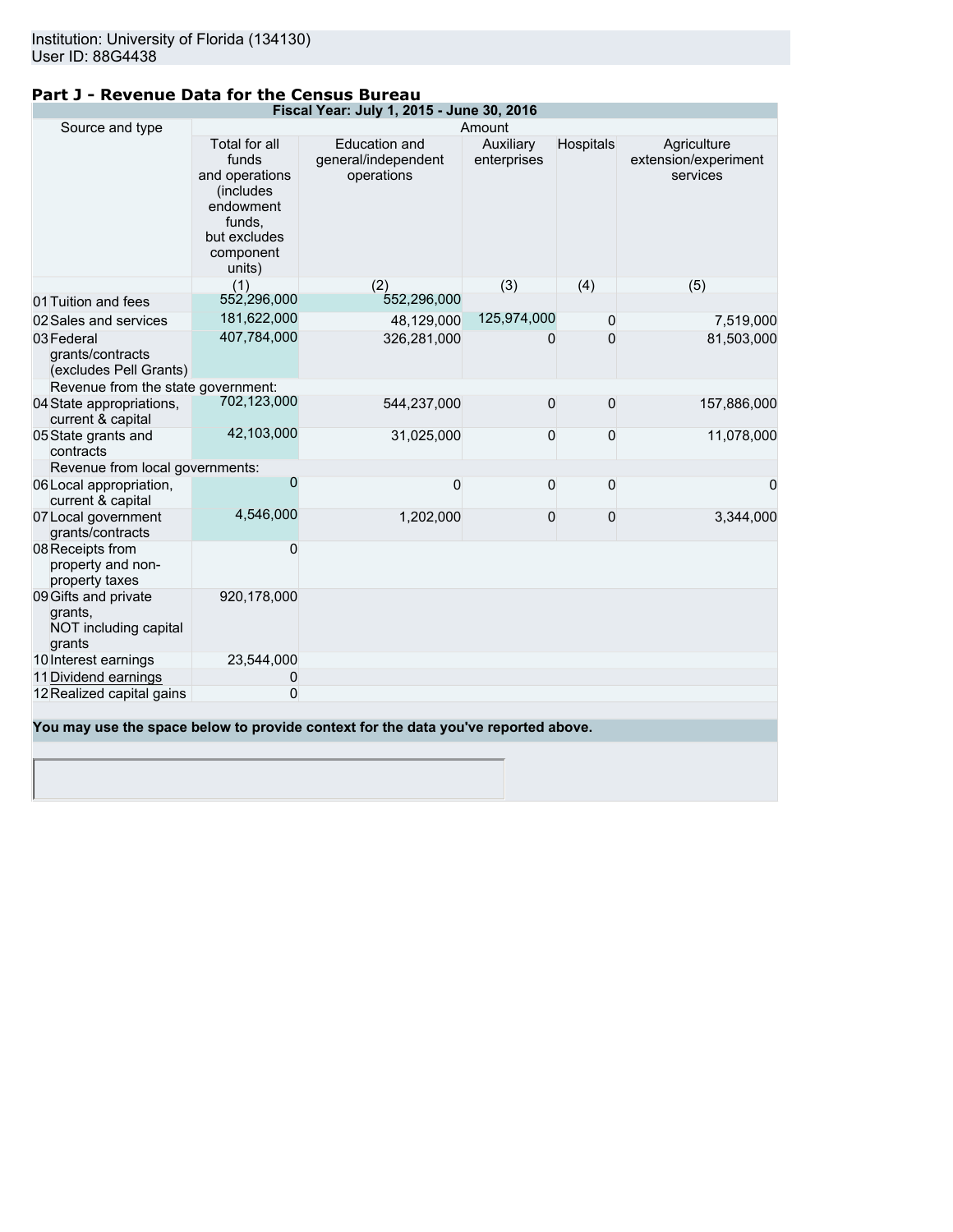## **Part K - Expenditure Data for the Census Bureau**

|                                                                              | Fiscal Year: July 1, 2015 - June 30, 2016                                                               |                                                        |                          |                  |                                                     |
|------------------------------------------------------------------------------|---------------------------------------------------------------------------------------------------------|--------------------------------------------------------|--------------------------|------------------|-----------------------------------------------------|
| Category                                                                     | Total for all funds and<br>operations (includes<br>endowment funds,<br>but excludes<br>component units) | Education and<br>qeneral/<br>independent<br>operations | Auxiliary<br>enterprises | <b>Hospitals</b> | Agriculture<br>extension/<br>experiment<br>services |
|                                                                              | (1)                                                                                                     | (2)                                                    | (3)                      | (4)              | (5)                                                 |
| 02 Employee benefits, total                                                  | 336,406,000                                                                                             | 278,494,000                                            | 15,618,000               | 0                | 42,294,000                                          |
| 03 Payment to state retirement<br>funds (maybe included in line 02<br>above) | 72,353,000                                                                                              | 60,309,000                                             | 3,270,000                | 0                | 8,774,000                                           |
| 04 Current expenditures including<br>salaries                                | 760,367,000                                                                                             | 603,540,000                                            | 62,357,000               | $\Omega$         | 94,470,000                                          |
| <b>Capital outlays</b>                                                       |                                                                                                         |                                                        |                          |                  |                                                     |
| 05 Construction                                                              | 140,502,000                                                                                             | 124,318,000                                            | 4,904,000                | $\mathbf 0$      | 11,280,000                                          |
| 06 Equipment purchases                                                       | 50,584,000                                                                                              | 41.624.000                                             | 2.422.000                | $\mathbf{0}$     | 6,538,000                                           |
| 07 Land purchases                                                            |                                                                                                         |                                                        | 0                        | 0                | 0                                                   |
| 08 Interest on debt outstanding, all<br>funds and activities                 | 7,182,000                                                                                               |                                                        |                          |                  |                                                     |
|                                                                              |                                                                                                         |                                                        |                          |                  |                                                     |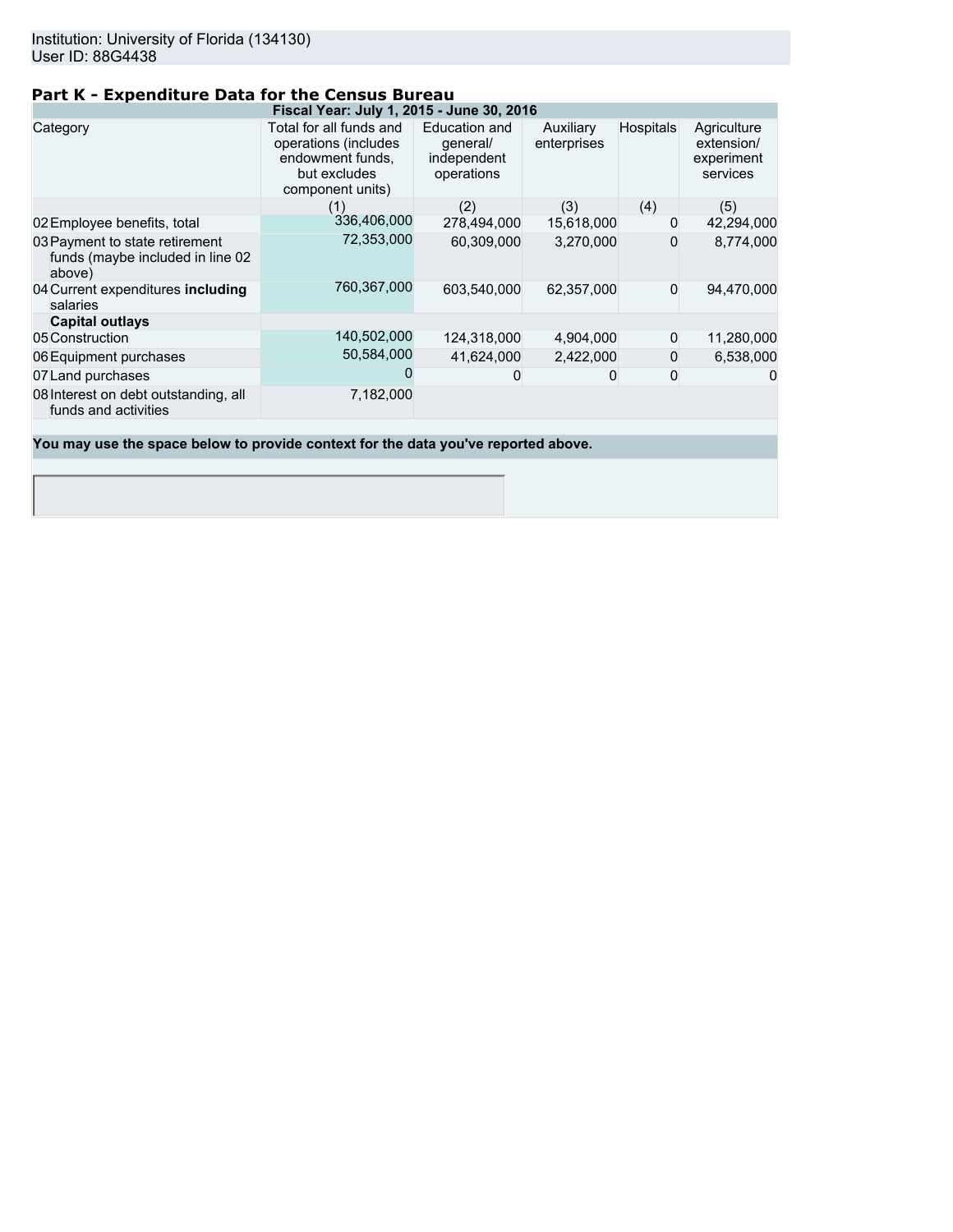# **Part L - Debt and Assets for Census Bureau, page 1**

| Fiscal Year: July 1, 2015 - June 30, 2016                                          |              |
|------------------------------------------------------------------------------------|--------------|
| <b>Debt</b>                                                                        |              |
| Category                                                                           | Amount       |
| 01 Long-term debt outstanding at beginning of fiscal year                          | 167,223,000  |
| 02 Long-term debt issued during fiscal year                                        | $\Omega$     |
| 03 Long-term debt retired during fiscal year                                       | 9,120,000    |
| 04 Long-term debt outstanding at end of fiscal year                                | 158,103,000  |
| 05 Short-term debt outstanding at beginning of fiscal year                         | 0            |
| 06 Short-term debt outstanding at end of fiscal year                               | $\mathbf{0}$ |
|                                                                                    |              |
| You may use the space below to provide context for the data you've reported above. |              |
|                                                                                    |              |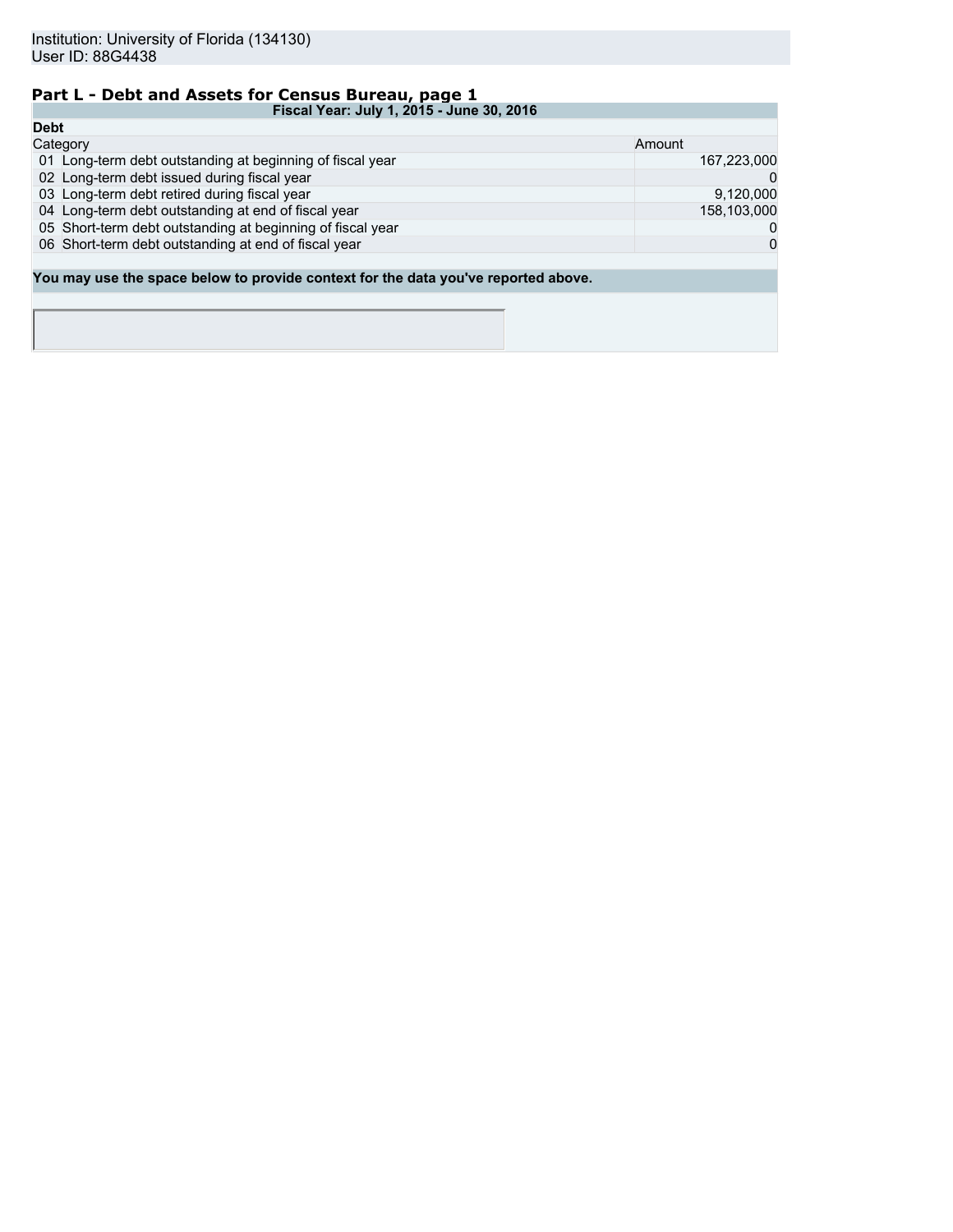# **Part L - Debt and Assets for Census Bureau, page 2**

| Fiscal Year: July 1, 2015 - June 30, 2016                                                     |               |
|-----------------------------------------------------------------------------------------------|---------------|
| <b>Assets</b>                                                                                 |               |
| Category                                                                                      | Amount        |
| 07 Total cash and security assets held at end of fiscal year in sinking or debt service funds | 4,811,000     |
| 08 Total cash and security assets held at end of fiscal year in bond funds                    |               |
| 09 Total cash and security assets held at end of fiscal year in all other funds               | 1.524.409.000 |
|                                                                                               |               |
| You may use the space below to provide context for the data you've reported above.            |               |
|                                                                                               |               |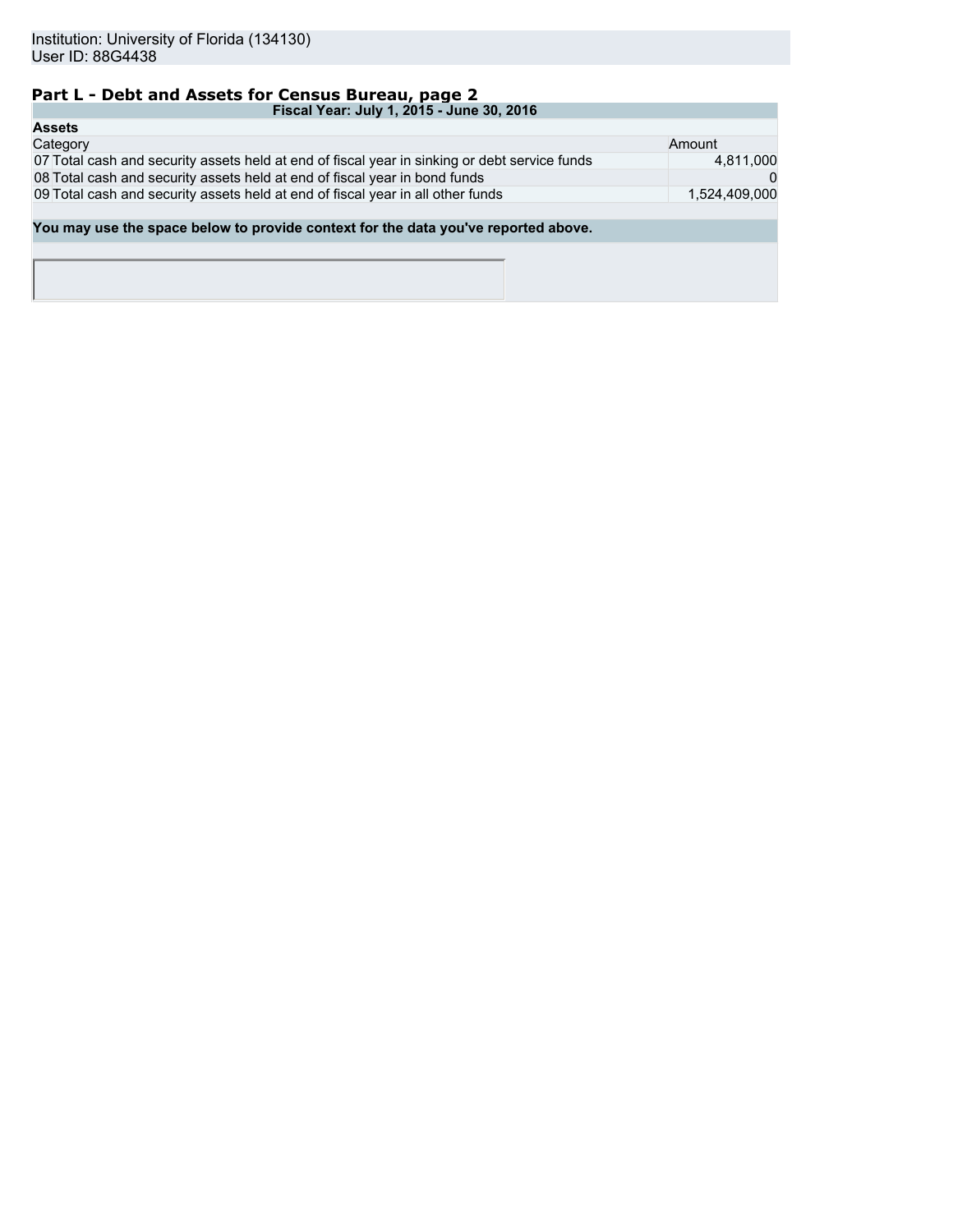## **Prepared by**

| This survey component was prepared by: |                                      |  |                          |  |            |
|----------------------------------------|--------------------------------------|--|--------------------------|--|------------|
|                                        | Keyholder                            |  | SFA Contact              |  | HR Contact |
|                                        | Finance Contact                      |  | Academic Library Contact |  | Other      |
|                                        | Name: Jeff Conklin                   |  |                          |  |            |
| Email: glassair@ufl.edu                |                                      |  |                          |  |            |
|                                        |                                      |  |                          |  |            |
| survey component?                      | How long did it take to prepare this |  | 80hours                  |  | minutes    |
|                                        |                                      |  |                          |  |            |

The name of the preparer is being collected so that we can follow up with the appropriate person in the event that there are questions concerning the data. The Keyholder will be copied on all email correspondence to other preparers. The time it took to prepare this component is being collected so that we can continue to improve our estimate of the reporting burden associated with IPEDS. Please include in your estimate the time it took for you to review instructions, query and search data sources, complete and review the component, and submit the data through the Data Collection System.

Thank you for your assistance.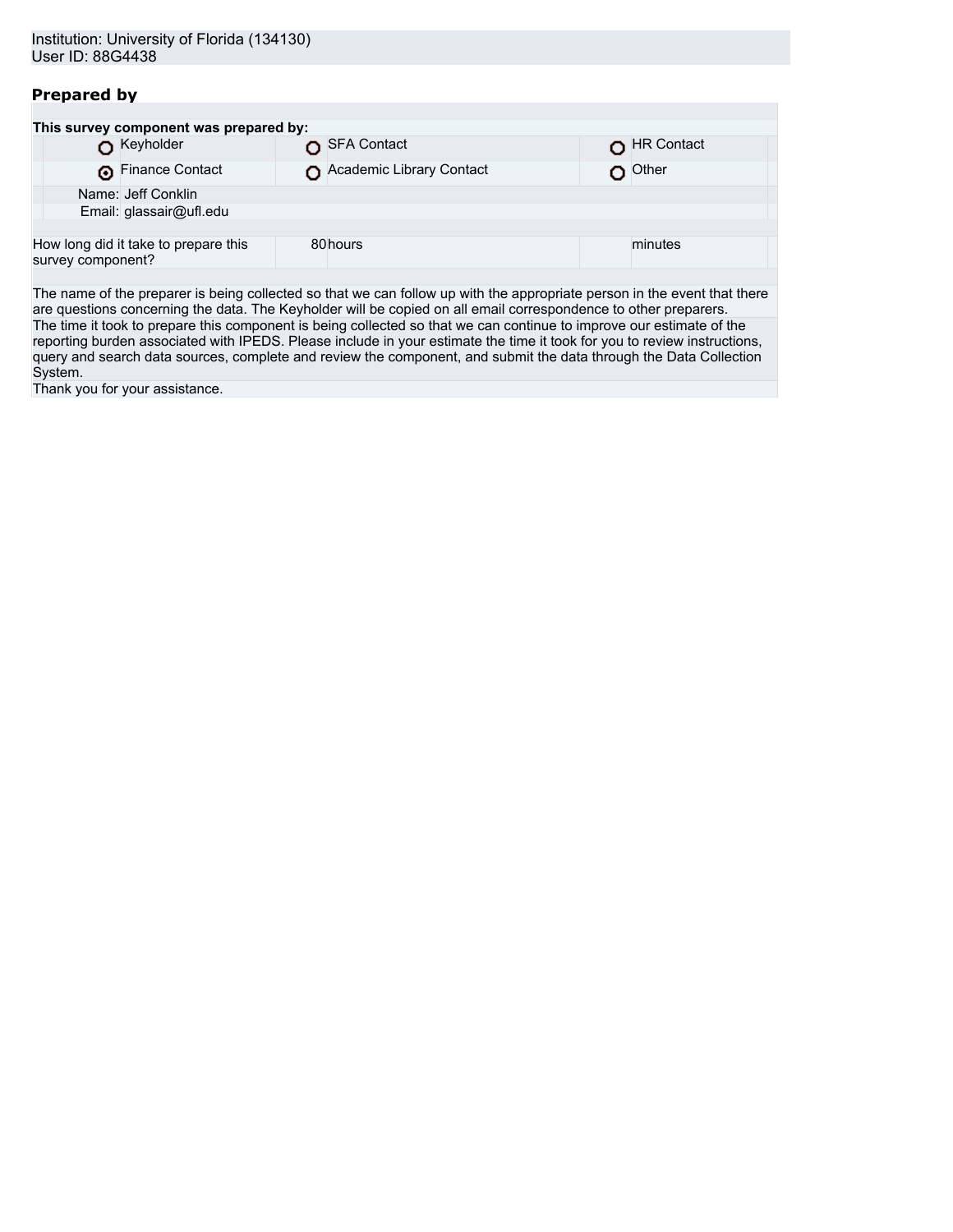#### **Summary**

#### **Finance Survey Summary**

IPEDS collects important information regarding your institution. All data reported in IPEDS survey components become available in the IPEDS Data Center and appear as aggregated data in various Department of Education reports. Additionally, some of the reported data appears specifically for your institution through the College Navigator website and is included in your institution's Data Feedback Report (DFR). The purpose of this summary is to provide you an opportunity to view some of the data that, when accepted through the IPEDS quality control process, will appear on the College Navigator website and/or your DFR. College Navigator is updated approximately three months after the data collection period closes and Data Feedback Reports will be available through the [Data Center](http://nces.ed.gov/ipeds/datacenter/) and sent to your institution's CEO in November 2016.

Please review your data for accuracy. If you have questions about the data displayed below after reviewing the data reported on the survey screens, please contact the IPEDS Help Desk at: 1-877-225-2568 or ipedshelp@rti.org.

| <b>Core Revenues</b>                 |                        |                                          |                                     |  |  |
|--------------------------------------|------------------------|------------------------------------------|-------------------------------------|--|--|
| <b>Revenue Source</b>                | <b>Reported values</b> | <b>Percent of total core</b><br>revenues | Core revenues per FTE<br>enrollment |  |  |
| Tuition and fees                     | \$409,703,000          | 15%                                      | \$8,607                             |  |  |
| State appropriations                 | \$669,047,000          | 25%                                      | \$14,056                            |  |  |
| Local appropriations                 | \$0                    | 0%                                       | \$0                                 |  |  |
| Government grants and contracts      | \$566,857,000          | 21%                                      | \$11,909                            |  |  |
| Private gifts, grants, and contracts | \$892,584,000          | 33%                                      | \$18,752                            |  |  |
| Investment income                    | \$3,550,000            | 0%                                       | \$75                                |  |  |
| Other core revenues                  | \$124,530,000          | 5%                                       | \$2,616                             |  |  |
| Total core revenues                  | \$2,666,271,000        | 100%                                     | \$56,015                            |  |  |
|                                      |                        |                                          |                                     |  |  |
| Total revenues                       | \$2,792,245,000        |                                          | \$58,662                            |  |  |

Other core revenues include federal appropriations; sales and services of educational activities; other operating and nonoperating sources; and other revenues and additions (e.g., capital appropriations, capital grants and gifts, etc.). Core revenues exclude revenues from auxiliary enterprises (e.g., bookstores, dormitories), hospitals, and independent operations. For institutions reporting in Full parent/child relationships, core revenues per FTE enrollment amounts will not be allocated to child institutions.

| <b>Core Expenses</b>    |                        |                                          |                                     |  |
|-------------------------|------------------------|------------------------------------------|-------------------------------------|--|
| <b>Expense function</b> | <b>Reported values</b> | <b>Percent of total core</b><br>expenses | Core expenses per FTE<br>enrollment |  |
| Instruction             | \$754,066,000          | 29%                                      | \$15,842                            |  |
| Research                | \$699,768,000          | 27%                                      | \$14,701                            |  |
| Public service          | \$647,563,000          | 25%                                      | \$13,605                            |  |
| Academic support        | \$202,011,000          | 8%                                       | \$4,244                             |  |
| Institutional support   | \$179,529,000          | 7%                                       | \$3,772                             |  |
| Student services        | \$42,997,000           | 2%                                       | \$903                               |  |
| Other core expenses     | \$84,408,000           | 3%                                       | \$1,773                             |  |
| Total core expenses     | \$2,610,342,000        | 100%                                     | \$54,840                            |  |
|                         |                        |                                          |                                     |  |
| Total expenses          | \$2,736,255,000        |                                          | \$57,486                            |  |

Other core expenses include scholarships and fellowships, net of discounts and allowances, and other expenses. Core expenses exclude expenses from auxiliary enterprises (e.g., bookstores, dormitories), hospitals, and independent operations. For institutions reporting in Full parent/child relationships, core expenses per FTE enrollment amounts will not be allocated to child institutions.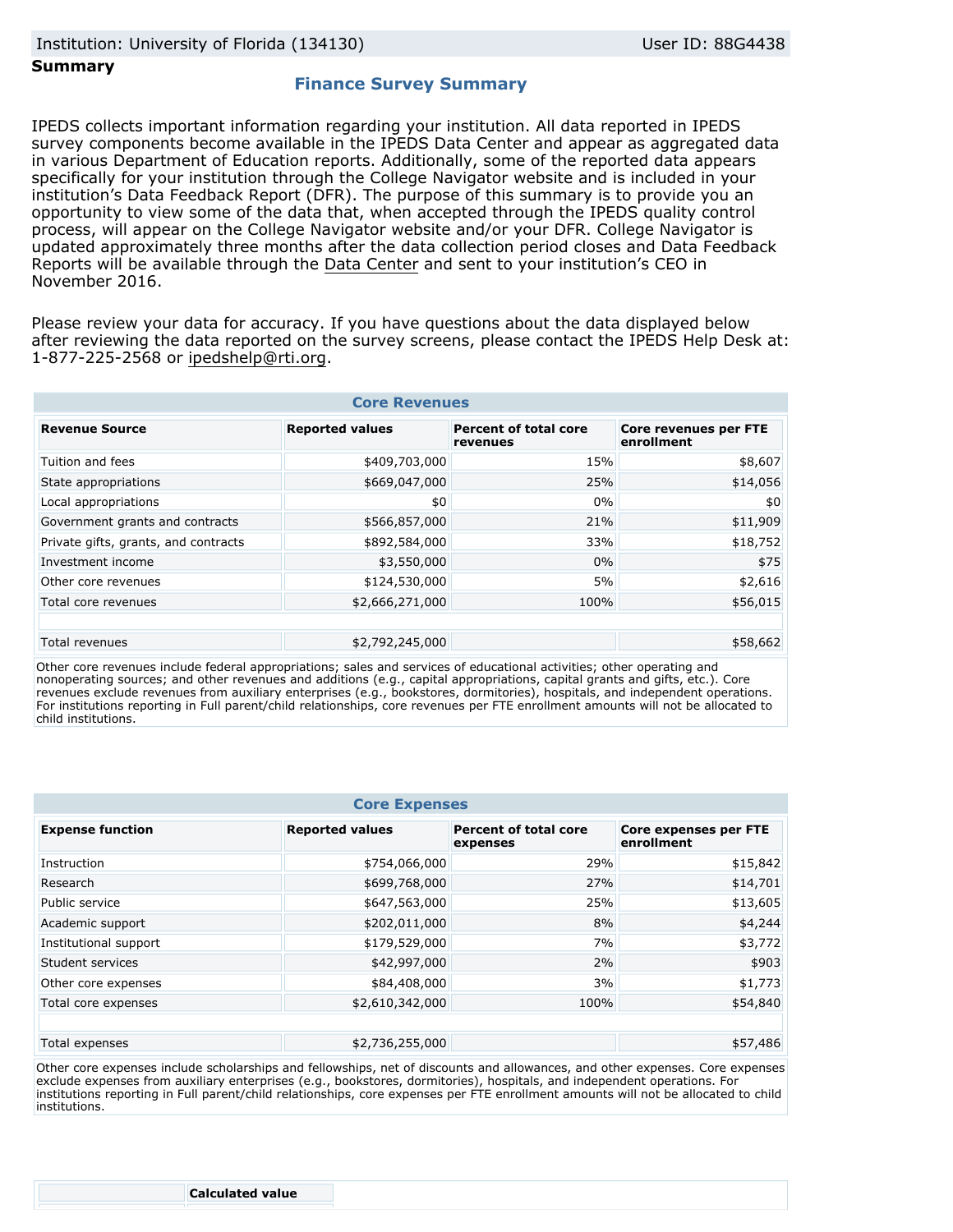| <b>FTE</b> enrollment | 47.599 |  |
|-----------------------|--------|--|
|                       |        |  |

The full-time equivalent (FTE) enrollment used in this report is the sum of the institution's FTE undergraduate enrollment and FTE graduate enrollment (as calculated from or reported on the 12-month Enrollment component). FTE is estimated using 12 month instructional activity (credit and/or contact hours). All doctor's degree students are reported as graduate students.